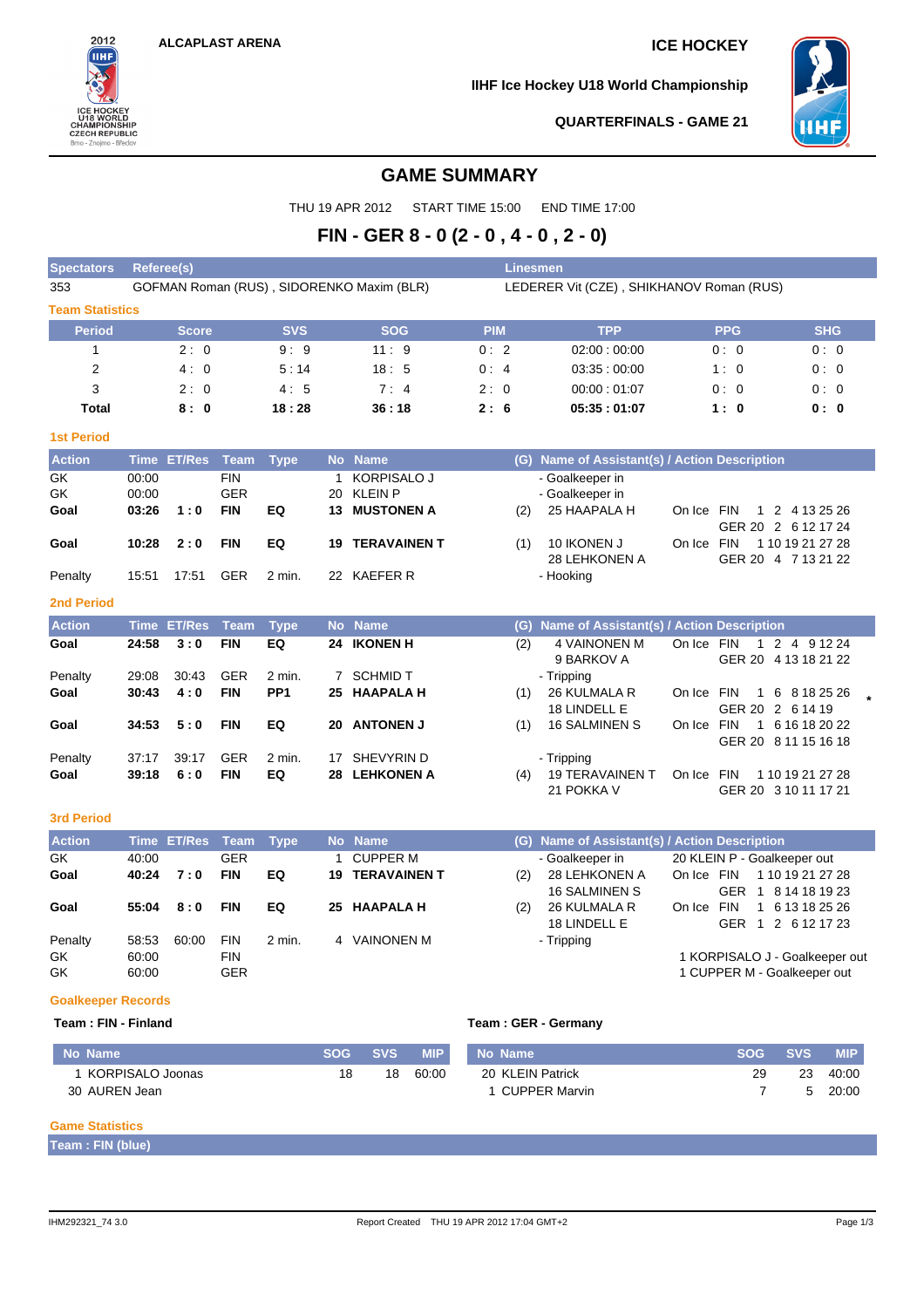

### **IIHF Ice Hockey U18 World Championship**



## **QUARTERFINALS - GAME 21**

|                      | <b>Head Coach: TAPOLA Jussi</b> |                |                |                |                |                |                |                |        |                | <b>Shots on Goal</b> |                |           |                |       |
|----------------------|---------------------------------|----------------|----------------|----------------|----------------|----------------|----------------|----------------|--------|----------------|----------------------|----------------|-----------|----------------|-------|
| <b>No Pos</b>        | <b>Name</b>                     | G              | A              | P              | <b>PIM</b>     | $FO+$          | FO-            | $FO+/-$        | FO%    |                | $\overline{2}$       | 3              | <b>OT</b> | <b>TS</b>      | $+/-$ |
| 10 F                 | <b>IKONEN Juuso</b>             | 0              |                | 1              | 0              | 2              | 0              | 2              | 100.00 | 2              | 0                    | 0              |           | 2              | $+3$  |
| 19 F                 | <b>TERAVAINEN Teuvo</b>         | $\overline{2}$ |                | 3              | 0              | 8              | 6              | 2              | 57.14  | 1              | 3                    | $\overline{2}$ |           | 6              | $+3$  |
| D<br>21              | POKKA Ville                     | 0              |                |                | 0              | 0              | 0              | 0              | 0.00   | 0              | 2                    | 0              |           | 2              | $+3$  |
| 27 D                 | <b>TIKKINEN Niklas</b>          | 0              | 0              | 0              | 0              | 0              | 0              | 0              | 0.00   | 0              | 0                    |                |           |                | $+3$  |
| 28 F                 | LEHKONEN Artturi +A             | 1              | 2              | 3              | 0              | 0              | $\Omega$       | $\Omega$       | 0.00   | 1              |                      |                |           | 3              | $+3$  |
| 6 D                  | RISTOLAINEN Rasmus +A (BP)      | 0              | 0              | 0              | 0              | 0              | 0              | 0              | 0.00   | $\overline{2}$ | $\overline{2}$       | 0              |           | 4              | $+2$  |
| 13 F                 | <b>MUSTONEN Aleksi</b>          | 1              | 0              | 1              | 0              | 0              | 0              | 0              | 0.00   | 1              | 1                    | $\Omega$       |           | 2              | $+2$  |
| D<br>18              | <b>LINDELL Esa</b>              | 0              | 2              | 2              | 0              | 0              | 0              | 0              | 0.00   | 0              | 0                    | $\Omega$       |           | 0              | $+2$  |
| F<br>25              | <b>HAAPALA Henrik</b>           | 2              |                | 3              | $\mathbf 0$    | $\overline{2}$ | 2              | $\Omega$       | 50.00  | 1              |                      |                |           | 3              | $+2$  |
| 26 F                 | <b>KULMALA Rasmus</b>           | $\overline{0}$ | $\overline{2}$ | $\overline{2}$ | $\Omega$       | 13             | 1              | 12             | 92.86  | 2              | $\mathbf 0$          |                |           | 3              | $+2$  |
| 2 D                  | <b>LEHTONEN Mikko</b>           | 0              | $\Omega$       | 0              | 0              | 0              | 0              | 0              | 0.00   | 0              | 0                    | 0              |           | 0              | $+2$  |
| 4 D                  | VAINONEN Mikko +C               | 0              |                | 1              | $\overline{2}$ | 0              | $\Omega$       | 0              | 0.00   | 0              | 1                    | $\Omega$       |           | 1              | $+2$  |
| F<br>9               | <b>BARKOV Aleksander</b>        | 0              |                |                | 0              | 9              | $\overline{2}$ | 7              | 81.82  | 0              | 0                    | 0              |           | 0              | $+1$  |
| F<br>12 <sup>°</sup> | <b>MARKKULA Samu</b>            | 0              | 0              | 0              | 0              | 0              | $\Omega$       | 0              | 0.00   | 1              | 0                    | 1              |           | 2              | $+1$  |
| 24 F                 | <b>IKONEN Henri</b>             | 1              | 0              | 1              | 0              | 1              | 0              | 1              | 100.00 | 0              | $\overline{2}$       | 0              |           | $\overline{2}$ | $+1$  |
| 3 D                  | <b>MAKINEN Atte</b>             | 0              | 0              | 0              | 0              | 0              | 0              | 0              | 0.00   | 0              | 0                    | 0              |           | 0              | 0     |
| F<br>8               | <b>HUOVINEN Joonas</b>          | 0              | $\Omega$       | 0              | 0              | 0              | 0              | 0              | 0.00   | 0              |                      | $\Omega$       |           |                | 0     |
| F<br>16              | <b>SALMINEN Saku</b>            | 0              | 2              | 2              | 0              | 4              | $\overline{2}$ | $\overline{2}$ | 66.67  | 0              |                      | 0              |           | 1              | $+1$  |
| 20 F                 | <b>ANTONEN Joose</b>            | 1              | $\Omega$       |                | 0              | 0              | 0              | 0              | 0.00   | 0              |                      | 0              |           |                | $+1$  |
| 22 F                 | <b>JUUTINEN Janne</b>           | 0              | 0              | 0              | $\Omega$       | $\Omega$       | 1              | $-1$           | 0.00   | $\Omega$       | $\overline{2}$       | 0              |           | 2              | $+1$  |
| GK<br>$\mathbf{1}$   | <b>KORPISALO Joonas</b>         | 0              | 0              | 0              | 0              |                |                |                |        | 0              | 0                    | 0              |           | 0              |       |
| 30 GK                | <b>AUREN Jean</b>               | 0              | 0              | 0              | 0              |                |                |                |        |                | 0                    | $\Omega$       |           | 0              |       |
| <b>Total</b>         |                                 | 8              | 14             | 22             | $\overline{2}$ | 39             | 14             | 25             | 73.58  | 11             | 18                   | 7              |           | 36             |       |

### **Team : GER (white) Head Coach :** SETTERS Jim **Shots on Goal No Pos Name G A P PIM FO+ FO- FO+/- FO% 1 2 3 OT TS +/-** 8 D BENDER Tim 0 0 0 0 0 0 0 0.00 0 1 1 2 -2 14 F KURTH Marcel 0 0 0 0 3 13 -10 18.75 1 1 0 2 -1 18 D MOSER Janik 0 0 0 0 0 0 0 0.00 0 0 0 0 -3 19 F PALAUSCH Lennart +A 0 0 0 0 0 0 0 0.00 0 0 0 0 -1 23 F TIFFELS Frederik 0 0 0 0 0 0 0 0.00 1 0 0 1 -2 4 D QUINLAN Nicolai 0 0 0 0 0 0 0 0.00 0 0 1 1 -2 7 D SCHMID Thomas 0 0 0 2 0 0 0 0.00 0 0 0 0 -1 13 F HERPICH Kai +C 0 0 0 0 0 1 -1 0.00 1 0 0 1 -2 21 F ZIEGLER Sven (BP) 0 0 0 0 0 0 0 0 0 0 0 0 0 0 2 0 0 2<br>22 F KAEFER Raphael +A 0 0 0 0 2 1 9 -8 10.00 1 0 1 2 KAEFER Raphael +A <br>
0 0 0 0 2 1 9 -8 10.00 1 0 1 2 -2 3 D TIFFELS Dominik 0 0 0 0 0 0 0 0.00 0 0 0 0 -1 10 D STEPHAN Eric 0 0 0 0 0 0 0 0.00 1 1 0 2 -1 11 F KAHUN Dominik 0 0 0 0 5 8 -3 38.46 0 0 0 0 -2 15 F DRAISAITL Leon 0 0 0 0 0 0 0 0.00 0 0 0 0 -1 16 F EISENSCHMID Markus 0 0 0 0 1 0 1 100.00 0 0 1 1 -1 2 D KOBERGER Sebastian 0 0 0 0 0 0 0 0.00 0 0 0 0 -2 6 D SCHWARZ Andreas 0 0 0 0 0 0 0 0.00 0 0 0 0 -2 12 F ZIENTEK Benjamin and the control of 0 0 0 0 0 0 0 0 0 0 0 0 0 0 0 1 0 1 1<br>17 F SHEVYRIN Denis 0 0 0 0 2 4 8 -4 33.33 2 0 0 2 17 F SHEVYRIN Denis 0 0 0 2 4 8 -4 33.33 2 0 0 2 -3 24 F KLOPPER Patrick 0 0 0 0 0 0 0 0.00 0 1 0 1 -1 1 GK CUPPER Marvin 0 0 0 0 0 0 0 0 20 GK KLEIN Patrick 0 0 0 0 0 0 0 0 **Total 0 0 0 6 14 39 -25 26.42 9 5 4 18**